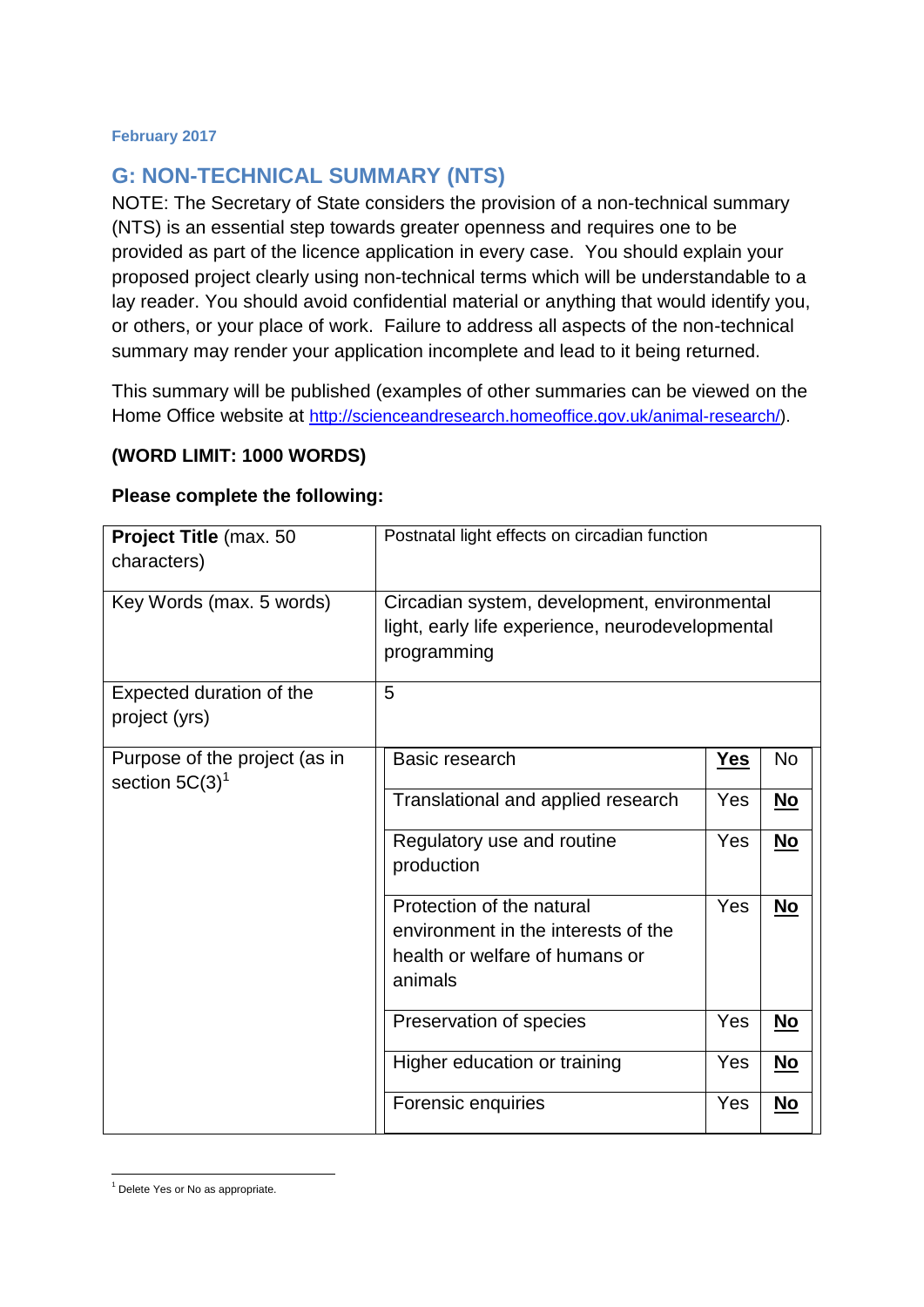|                                                                                                                                                                        | Maintenance of colonies of                                                                                                                                                                                                                                                                                                                                                                                                                                                                                                                                                                                                                       | <b>Yes</b> | <b>No</b> |
|------------------------------------------------------------------------------------------------------------------------------------------------------------------------|--------------------------------------------------------------------------------------------------------------------------------------------------------------------------------------------------------------------------------------------------------------------------------------------------------------------------------------------------------------------------------------------------------------------------------------------------------------------------------------------------------------------------------------------------------------------------------------------------------------------------------------------------|------------|-----------|
|                                                                                                                                                                        | genetically altered animals <sup>2</sup>                                                                                                                                                                                                                                                                                                                                                                                                                                                                                                                                                                                                         |            |           |
| Describe the objectives of the<br>project (e.g. the scientific<br>unknowns or scientific/clinical<br>needs being addressed)                                            | Postnatal light experience exerts strong effects on<br>developing animals, altering their future daily<br>(circadian) behaviour under different light<br>environments. Importantly, the long-term alterations<br>in circadian behaviour are linked to modifications at<br>the level of the brain clock in mice. Moreover, in<br>addition to the biological clock, abnormal postnatal<br>light experience has long-term effects on the<br>regulation of the stress axis and can lead to a<br>depressive behaviour in adulthood. However, the<br>mechanisms underlying these effects are still<br>unclear.                                         |            |           |
|                                                                                                                                                                        | This project aims at determining: 1) the molecular<br>and neural mechanisms behind the long-term<br>effects of early light exposure on the developing<br>circadian system, and 2) the links between<br>postnatal light experience and later-life health and<br>wellbeing.                                                                                                                                                                                                                                                                                                                                                                        |            |           |
| What are the potential benefits<br>likely to derive from this<br>project (how science could be<br>advanced or humans or<br>animals could benefit from the<br>project)? | The characterisation of the effects of postnatal light<br>environment on both central and peripheral clocks,<br>behaviour and neural activity is key for a better<br>understanding of the mechanisms behind the<br>interaction between environment and the circadian<br>system during development. In addition, the results<br>of this project will be critical to understanding the<br>health-related significance of postnatal light<br>environment alterations and are the first step<br>towards the design of improved husbandry<br>conditions in animal facilities and better care for<br>preterm infants in Neonatal Intensive Care Units. |            |           |
| What species and<br>approximate numbers of<br>animals do you expect to use<br>over what period of time?                                                                | These experiments can only be conducted in<br>animals, as they involve studying the long-term<br>effects of early life experiences on behaviour and<br>physiology, and mice are the species with lowest<br>sensitivity commensurate with the scientific aims.<br>The use of a combination of in vivo, in vitro and ex<br>vivo techniques will allow us to maximise the                                                                                                                                                                                                                                                                           |            |           |

**<sup>.</sup>**  $2$  At least one additional purpose must be selected with this option.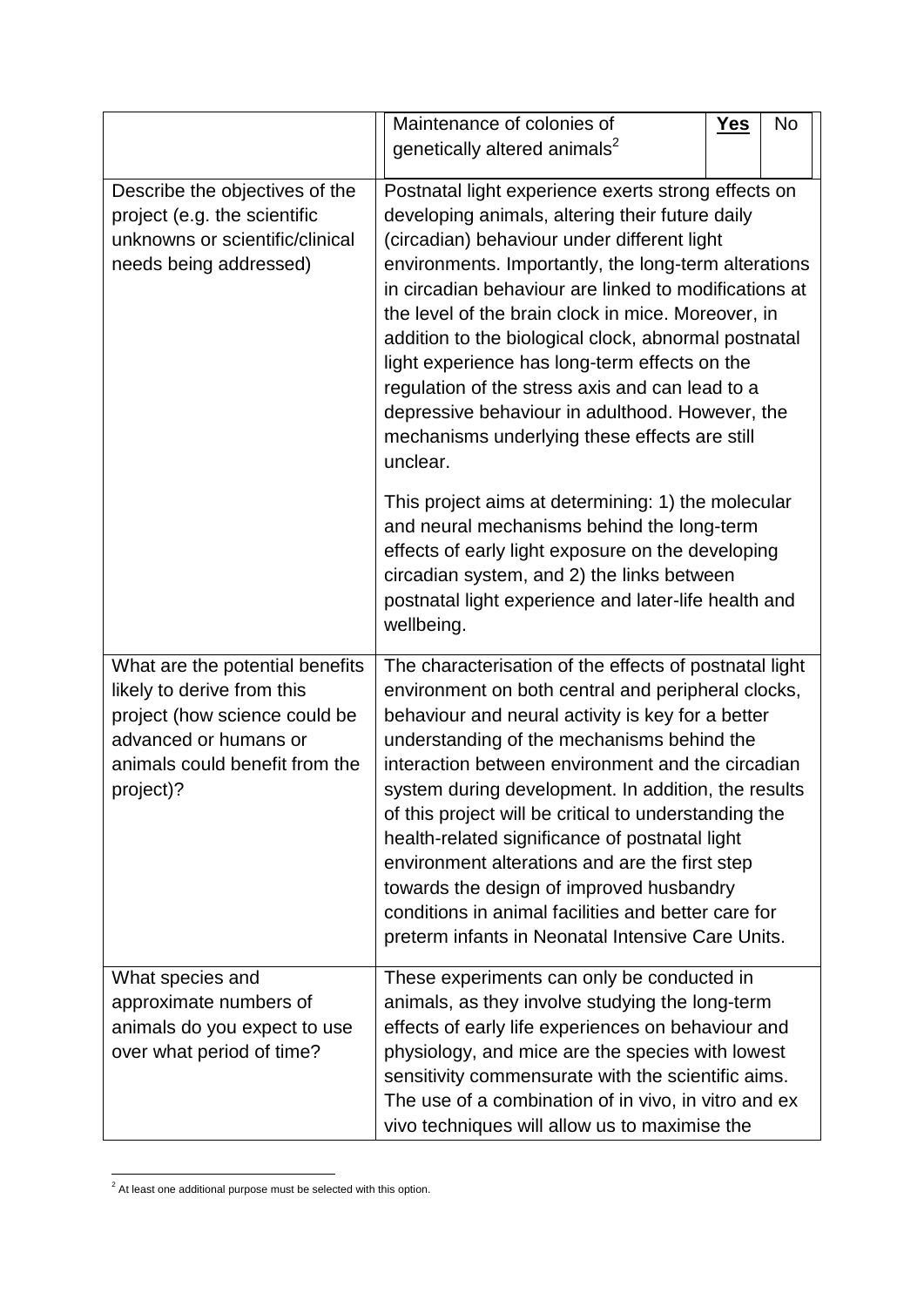|                                                                                                                                                                                                         | amount of data collected from each animal, and<br>hence animal numbers will be minimised. We plan<br>to use approximately 2850 mice over a period of 5<br>years.                                                                                                                                                                                                                                                                                                                                                                                                                                                                                                                                                                                                                                                                                                                                                                                                  |
|---------------------------------------------------------------------------------------------------------------------------------------------------------------------------------------------------------|-------------------------------------------------------------------------------------------------------------------------------------------------------------------------------------------------------------------------------------------------------------------------------------------------------------------------------------------------------------------------------------------------------------------------------------------------------------------------------------------------------------------------------------------------------------------------------------------------------------------------------------------------------------------------------------------------------------------------------------------------------------------------------------------------------------------------------------------------------------------------------------------------------------------------------------------------------------------|
| In the context of what you<br>propose to do to the animals,<br>what are the expected adverse<br>effects and the likely/expected<br>level of severity? What will<br>happen to the animals at the<br>end? | Most of the procedures included in this project are<br>mild and therefore, minimal pain or suffering is<br>predicted. Possible sources of distress may be the<br>exposure of animals to constant light or constant<br>darkness during long periods of time, implantation<br>of temperature-monitoring systems, behavioural<br>testing and blood sampling. Animals will be<br>continually monitored for signs of distress and<br>adequate analgesia and anaesthesia will be<br>provided when necessary.<br>At the end of all the experiments, mice will be culled<br>and their tissues (e.g. brain) collected for either<br>organotypic tissue culture or protein/mRNA<br>quantification through immunohistochemistry,<br>qPCR or any other suitable technique. Blood may<br>also be collected to determine the expression of<br>key circadian and stress markers. Animals will be<br>culled by an appropriate and humane method at the<br>end of the experiments. |
| <b>Application of the 3Rs</b>                                                                                                                                                                           |                                                                                                                                                                                                                                                                                                                                                                                                                                                                                                                                                                                                                                                                                                                                                                                                                                                                                                                                                                   |
| 1. Replacement<br>State why you need to use<br>animals and why you cannot<br>use non-animal alternatives                                                                                                | It is essential that the research is conducted on<br>animals since it involves studying the effects of<br>early environment or experience on the later life of<br>the animal. It is not possible to replicate these<br>effects in vitro, nor do we have sufficient baseline<br>data to run realistic simulation exercises.<br>Consequently, there is no realistic alternative to the<br>use of intact animals to address this objective.                                                                                                                                                                                                                                                                                                                                                                                                                                                                                                                          |
| 2. Reduction<br>Explain how you will assure<br>the use of minimum numbers<br>of animals                                                                                                                 | We have used our long experience in the field of<br>circadian rhythm development to statistically design<br>the experiments included in this project to use the<br>minimum number of animals to obtain strong, well-<br>sampled results. Furthermore, the use of a<br>combination of in vivo, in vitro and ex vivo<br>techniques will allow us to maximise the amount of<br>data obtained from each animal. This wide range of                                                                                                                                                                                                                                                                                                                                                                                                                                                                                                                                    |